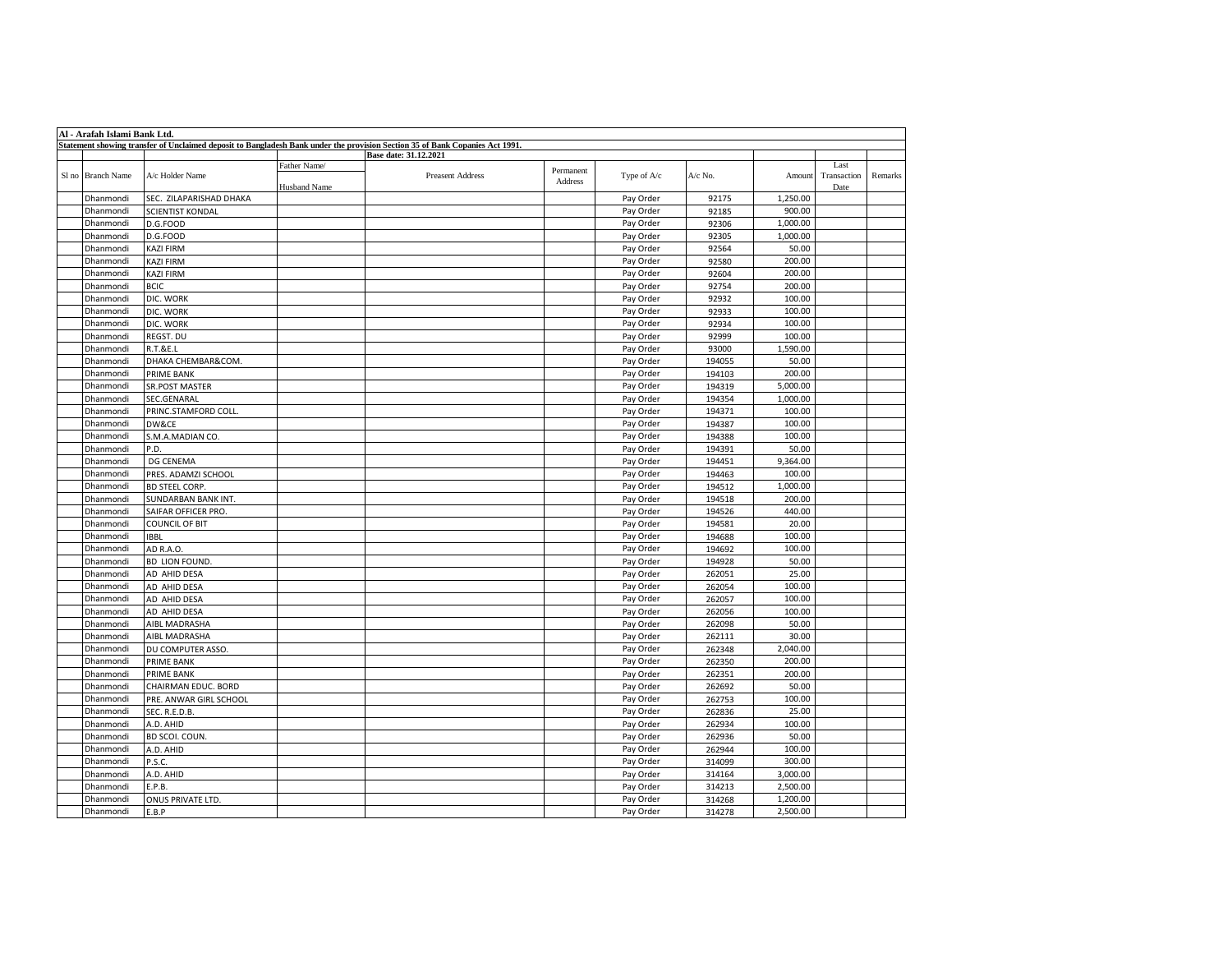| Al - Arafah Islami Bank Ltd. |                                 |                                     |                                                                                                                              |                      |                        |                  |                    |                             |         |
|------------------------------|---------------------------------|-------------------------------------|------------------------------------------------------------------------------------------------------------------------------|----------------------|------------------------|------------------|--------------------|-----------------------------|---------|
|                              |                                 |                                     | Statement showing transfer of Unclaimed deposit to Bangladesh Bank under the provision Section 35 of Bank Copanies Act 1991. |                      |                        |                  |                    |                             |         |
|                              |                                 |                                     | Base date: 31.12.2021                                                                                                        |                      |                        |                  |                    |                             |         |
| Sl no Branch Name            | A/c Holder Name                 | Father Name/<br><b>Husband Name</b> | <b>Preasent Address</b>                                                                                                      | Permanent<br>Address | Type of A/c            | A/c No.          | Amount             | Last<br>Transaction<br>Date | Remarks |
| Dhanmondi                    | <b>SHAJAL TRD</b>               |                                     |                                                                                                                              |                      | Pay Order              | 314425           | 7,750.00           |                             |         |
| Dhanmondi                    | SOUTHEAST BANK                  |                                     |                                                                                                                              |                      | Pay Order              | 314613           | 200.00             |                             |         |
| Dhanmondi                    | ASHRAF TEXTILE                  |                                     |                                                                                                                              |                      | Pay Order              | 314739           | 3,000.00           |                             |         |
| Dhanmondi                    | <b>ASHRAF TEXTILE</b>           |                                     |                                                                                                                              |                      | Pay Order              | 314740           | 3,000.00           |                             |         |
| Dhanmondi                    | AD DESA                         |                                     |                                                                                                                              |                      | Pay Order              | 314939           | 100.00             |                             |         |
| Dhanmondi                    | SEC. U.G.C.                     |                                     |                                                                                                                              |                      | Pay Order              | 321118           | 2,000.00           |                             |         |
| Dhanmondi                    | NATIONAL P.D.                   |                                     |                                                                                                                              |                      | Pay Order              | 321166           | 3,550.00           |                             |         |
| Dhanmondi                    | MAYOR.                          |                                     |                                                                                                                              |                      | Pay Order              | 321180           | 100.00             |                             |         |
| Dhanmondi                    | CHAIRMAN EDUC. BORD             |                                     |                                                                                                                              |                      | Pay Order              | 321200           | 50.00              |                             |         |
| Dhanmondi                    | CHAIRMAN EDUC. BORD             |                                     |                                                                                                                              |                      | Pay Order              | 321199           | 50.00              |                             |         |
| Dhanmondi                    | CHAIRMAN EDUC. BORD             |                                     |                                                                                                                              |                      | Pay Order              | 321213           | 50.00              |                             |         |
| Dhanmondi                    | CHAIRMAN EDUC. BORD             |                                     |                                                                                                                              |                      | Pay Order              | 321214           | 50.00              |                             |         |
| Dhanmondi                    | CHAIRMAN EDUC. BORD             |                                     |                                                                                                                              |                      | Pay Order              | 321212           | 50.00              |                             |         |
| Dhanmondi                    | <b>INVESTMENT CORP.</b>         |                                     |                                                                                                                              |                      | Pay Order              | 321266           | 50.00              |                             |         |
| Dhanmondi                    | A.D. AHID                       |                                     |                                                                                                                              |                      | Pay Order              | 321284           | 1,000.00           |                             |         |
| Dhanmondi                    | D G                             |                                     |                                                                                                                              |                      | Pay Order              | 321325           | 100.00             |                             |         |
| Dhanmondi                    | REGST. DU                       |                                     |                                                                                                                              |                      | Pay Order              | 321417           | 20.00              |                             |         |
| Dhanmondi                    | A.D. AHID                       |                                     |                                                                                                                              |                      | Pay Order              | 321530           | 3,000.00           |                             |         |
| Dhanmondi                    | A.D. AHID                       |                                     |                                                                                                                              |                      | Pay Order              | 321582           | 100.00             |                             |         |
| Dhanmondi                    | <b>DIRECTOR</b>                 |                                     |                                                                                                                              |                      | Pay Order              | 321601           | 5,000.00           |                             |         |
| Dhanmondi                    | <b>BD. TEXTILE</b>              |                                     |                                                                                                                              |                      | Pay Order              | 321645           | 840.00             |                             |         |
| Dhanmondi                    | ORIENT TEXTILE                  |                                     |                                                                                                                              |                      | Pay Order              | 321644           | 765.00             |                             |         |
| Dhanmondi                    | <b>BD.UNIVERSITY</b>            |                                     |                                                                                                                              |                      | Pay Order              | 321742           | 300.00             |                             |         |
| Dhanmondi                    | AD. REGIONAL ACCT.              |                                     |                                                                                                                              |                      | Pay Order              | 321778           | 75.00              |                             |         |
| Dhanmondi                    | AD. REGIONAL ACCT.              |                                     |                                                                                                                              |                      | Pay Order              | 321777           | 100.00             |                             |         |
| Dhanmondi                    | I.S.S. LTD.                     |                                     |                                                                                                                              |                      | Pay Order              | 321785           | 7,000.00           |                             |         |
| Dhanmondi                    | I.C.INSURENCE                   |                                     |                                                                                                                              |                      | Pay Order              | 321897           | 3,191.00           |                             |         |
| Dhanmondi                    | D.G. PRIMARY EDUC.              |                                     |                                                                                                                              |                      | Pay Order              | 445090           | 75.00              |                             |         |
| Dhanmondi                    | A.D. AHID                       |                                     |                                                                                                                              |                      | Pay Order              | 445642           | 1,800.00           |                             |         |
| Dhanmondi                    | AD. DESA                        |                                     |                                                                                                                              |                      | Pay Order              | 445757           | 500.00             |                             |         |
| Dhanmondi                    | AIBL MADRASA                    |                                     |                                                                                                                              |                      | Pay Order              | 445853           | 150.00             |                             |         |
| Dhanmondi                    |                                 |                                     |                                                                                                                              |                      |                        |                  |                    |                             |         |
| Dhanmondi                    | EXN. PWD<br>AD. DESA            |                                     |                                                                                                                              |                      | Pay Order<br>Pay Order | 466222           | 1,500.00<br>100.00 |                             |         |
| Dhanmondi                    | AD. DESA                        |                                     |                                                                                                                              |                      | Pay Order              | 466236<br>466237 | 100.00             |                             |         |
| Dhanmondi                    | AD. DESA                        |                                     |                                                                                                                              |                      | Pay Order              | 466238           | 100.00             |                             |         |
| Dhanmondi                    | SEC. PSC                        |                                     |                                                                                                                              |                      | Pay Order              | 466450           | 75.00              |                             |         |
| Dhanmondi                    | SEC. PSC                        |                                     |                                                                                                                              |                      | Pay Order              | 466451           | 75.00              |                             |         |
| Dhanmondi                    | <b>IBNE-SINA</b>                |                                     |                                                                                                                              |                      | Pay Order              | 466671           | 30.00              |                             |         |
| Dhanmondi                    | <b>IBNE-SINA</b>                |                                     |                                                                                                                              |                      | Pay Order              | 466672           | 30.00              |                             |         |
| Dhanmondi                    | OFFICER INCHARGE                |                                     |                                                                                                                              |                      | Pay Order              | 466892           | 10.00              |                             |         |
| Dhanmondi                    | WEATHER DAVE.                   |                                     |                                                                                                                              |                      | Pay Order              | 466995           | 10.00              |                             |         |
| Dhanmondi                    | N.H.NETWARK                     |                                     |                                                                                                                              |                      | Pay Order              | 500084           | 50.00              |                             |         |
| Dhanmondi                    | POPULAR D. CENTER               |                                     |                                                                                                                              |                      | <b>Demand Draft</b>    | 163442           | 645.00             |                             |         |
| Dhanmondi                    | DR. KAZI NAZRUL                 |                                     |                                                                                                                              |                      | <b>Demand Draft</b>    | 163732           | 325.00             |                             |         |
| Dhanmondi                    | THE INSTITUTION OF BANKERS      |                                     |                                                                                                                              |                      | <b>Demand Draft</b>    | 165944           | 10.00              |                             |         |
| Dhanmondi                    | PRINCIPLE RAJUK COLLEGE         |                                     |                                                                                                                              |                      | <b>Demand Draft</b>    | 177555           | 100.00             |                             |         |
| Dhanmondi                    | DIRECTOR HEALTH DIVISION        |                                     |                                                                                                                              |                      | <b>Demand Draft</b>    | 200471           | 100.00             |                             |         |
| Dhanmondi                    | CONTROLER NON PUBLIC            |                                     |                                                                                                                              |                      | <b>Demand Draft</b>    | 224048           | 20.00              |                             |         |
| Dhanmondi                    | PNINCIPAL, BIRSRASTA ABDUR RAUF |                                     |                                                                                                                              |                      | <b>Demand Draft</b>    | 239027           | 300.00             |                             |         |
| Dhanmondi                    | SENTRY SECURITY SERVICE LTD     |                                     |                                                                                                                              |                      | <b>Demand Draft</b>    | 303093           | 2,874.00           |                             |         |